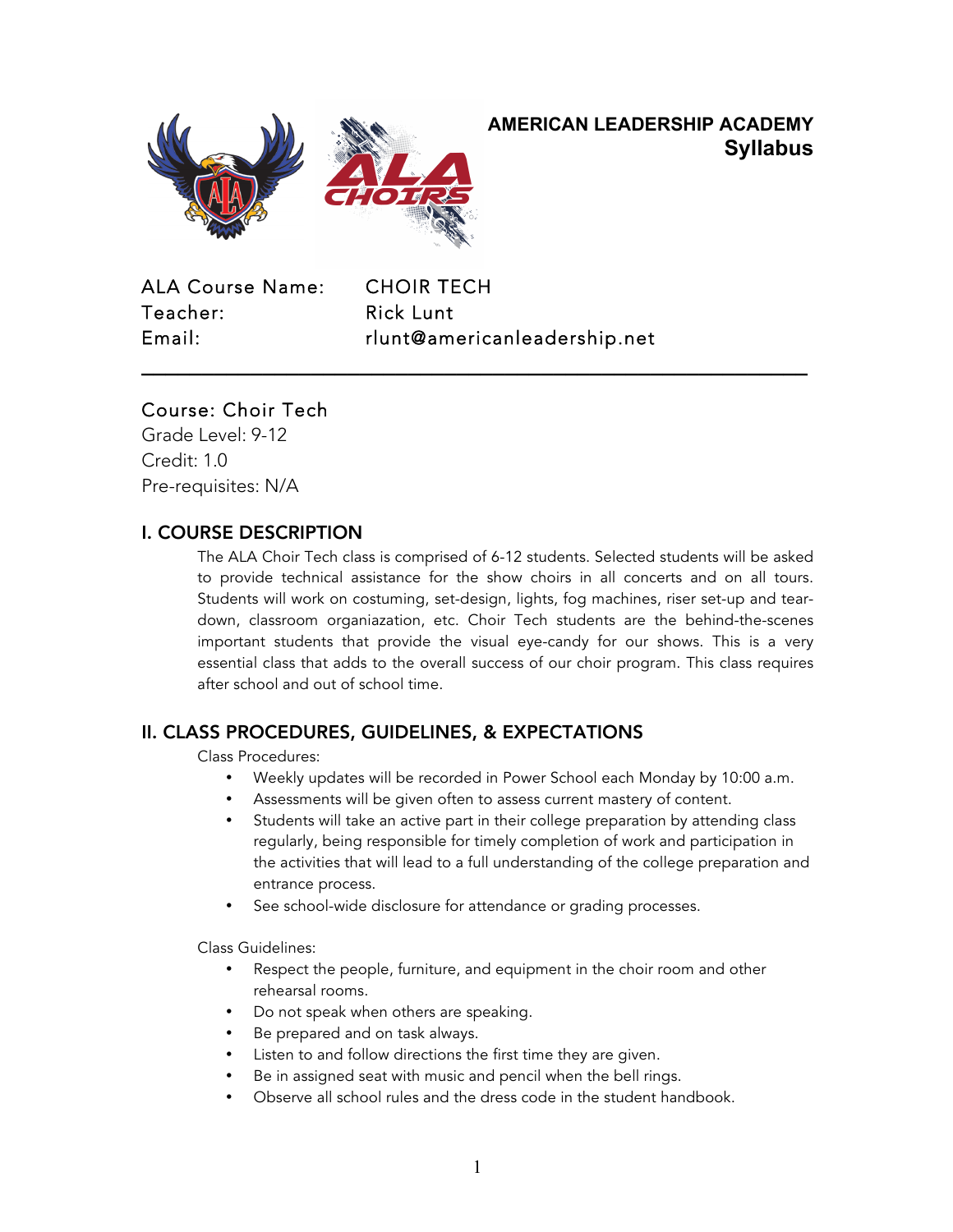Class Expectations:

- Transfer all calendar dates to personal and family calendars.
- Participate in designated show choir after school rehearsals and performances. Choir Tech students are an integral part of this program.
- Choir tech students are required to attend tour so that the maintenance, set-up, execution, tear-down, etc., of the costumes, risers, and set are handled with care and eloquence.
- I allow ALA to use any photos, audio recordings, videotapes or films, including internet use, in which I appear as a member of the ALA Choir program without any restrictions. I understand that if I do not wish to grant this permission, I must present this in writing to Mr. Lunt by Sept. 1.
- I understand that even though I may be 16, I am required to travel to and from school functions on the school bus unless prior agreement was made between parent and Mr. Lunt.
- Obey classroom rules.
- Students should demonstrate respect, responsibility, involvement, and appropriate and positive action.

#### III. MATERIALS REQUIRED

Students are required to wear all black- shoes, socks, pants, and long sleeve shirt for performances. During class time, they are required to be in dress code.

### IV. COURSE OBJECTIVES AND LEARNING OUTCOMES

The following learning outcomes are expected at the conslusion of this course. Below are the learning targets, assignments and assesments that will assit with mastery of content.

| <b>Learning Targets</b>          | <b>Content of Assignments &amp; Assessments</b>                |  |
|----------------------------------|----------------------------------------------------------------|--|
| Learning Strategies              | How's and why's of setting up risers, using hand tools,        |  |
|                                  | completing tasks when assigned, loading trailers effectively,  |  |
|                                  | and communication practice. Goal setting and individual        |  |
|                                  | practice. Students will also learn to design, build, and       |  |
|                                  | construct sets. Provide an opportunity to work with costumes:  |  |
|                                  | design, research, purchase, maintain, and organize.            |  |
| Preparing for Performance        | Rehearsing with the high school show choir to the point of     |  |
|                                  | being able to assist them with proper set-up, performance,     |  |
|                                  | and tear-down in a prompt and effective manor.                 |  |
| Career preparation and selection | Creating a well-rounded individual, group and team effort,     |  |
|                                  | while also supporting all of the choir programs needs through  |  |
|                                  | service and hard work.                                         |  |
| Balanced portfolio               | Will experience opportunities to place on resume. Will work    |  |
|                                  | with several people that will teach and learn the trade of the |  |
|                                  | technical stagecraft.                                          |  |

#### III. FINANCE REQUIREMENTS

Please see the attachment, "Choir Finance Form," online for further information.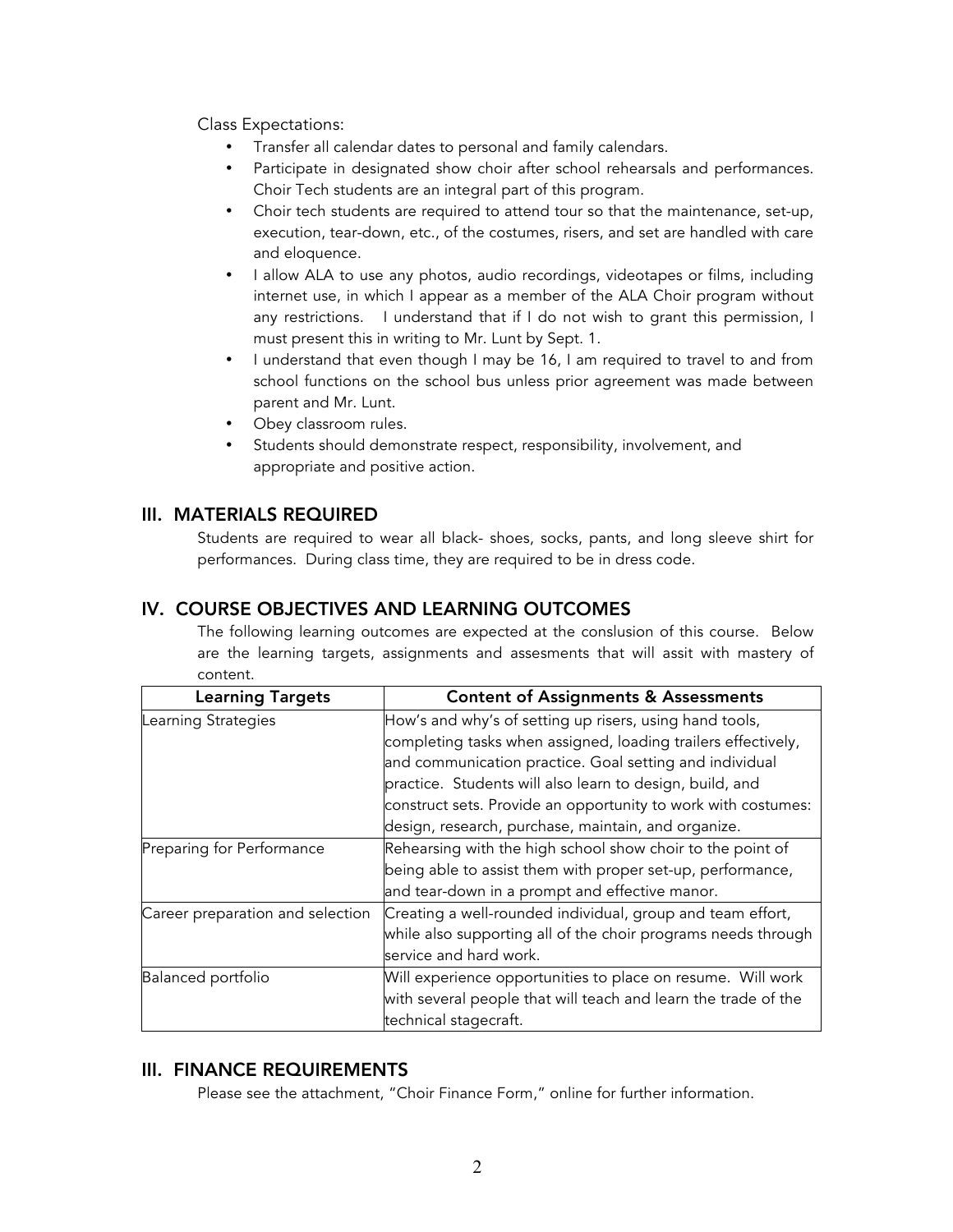• All Show Choir students are required to pay for the designated costume.

## IV. COURSE OBJECTIVES AND LEARNING OUTCOMES

Students will be graded on selected items from the State Core Standards included at the end of this document.

## V. GRADING SCALE / ASSESSMENT PROCEDURES

All choir classes will be graded on a Standard Based Grading scale indicated in the chart below.

| Level of<br><b>Understanding</b> | Letter<br>Grade | What does it mean                            |
|----------------------------------|-----------------|----------------------------------------------|
| 4                                | A               | <b>Advanced</b>                              |
| 3.75                             | A               | I completely understand the concept and can  |
| 3.5                              | A-              | justify my thinking.                         |
| 3.25                             | A-              | <b>Proficient</b>                            |
| 3                                | $B+$            | I can apply the concept on my own but need   |
| 2.75                             | B               | more practice to become advanced.            |
| 2.5                              | $B -$           | Progressing                                  |
| 2.25                             | $C+$            | I'm beginning to understand the concept, but |
| $\overline{2}$                   | C               | I still need<br>help.                        |
| 1.75                             | $C-$            | <b>Beginning</b>                             |
| 1.5                              | $D+$            | I'm just beginning to learn the concept, but |
| 1.25                             | D               | don't understand the concept yet.            |
| 1                                | D-              |                                              |
|                                  |                 | No                                           |
| 0.75                             | F               | <b>Evidence</b>                              |
| 0.5                              | F               | Not event evidence of learning the standard. |
| 0.25                             | F               |                                              |
| 0                                | F               |                                              |

### **GRADING SCALE**

- Students must complete the assignment by assigned due date in order to receive full credit. *Assignments more than 4 days late will be ineligible to receive more than 50% credit for work submitted.*
- Students will be given the opportunity to retake tests for two weeks following the original assessment date.
- Retakes are available to students during that 2 week period only after they have demonstrated at least 30 minutes of afterschool tutoring, approved online studey, or some other acceptable verification of remediation.

EVIDENCE: (tests, quizzes, projects, assessments, performances, etc.)

- 1. Concert Attendance: 50 points each, 40 if late, 25 if excused one week in advance.
	- a. Each required performance is worth a pre-determined amount of points. If the student attends all performances on time, they will earn all possible points.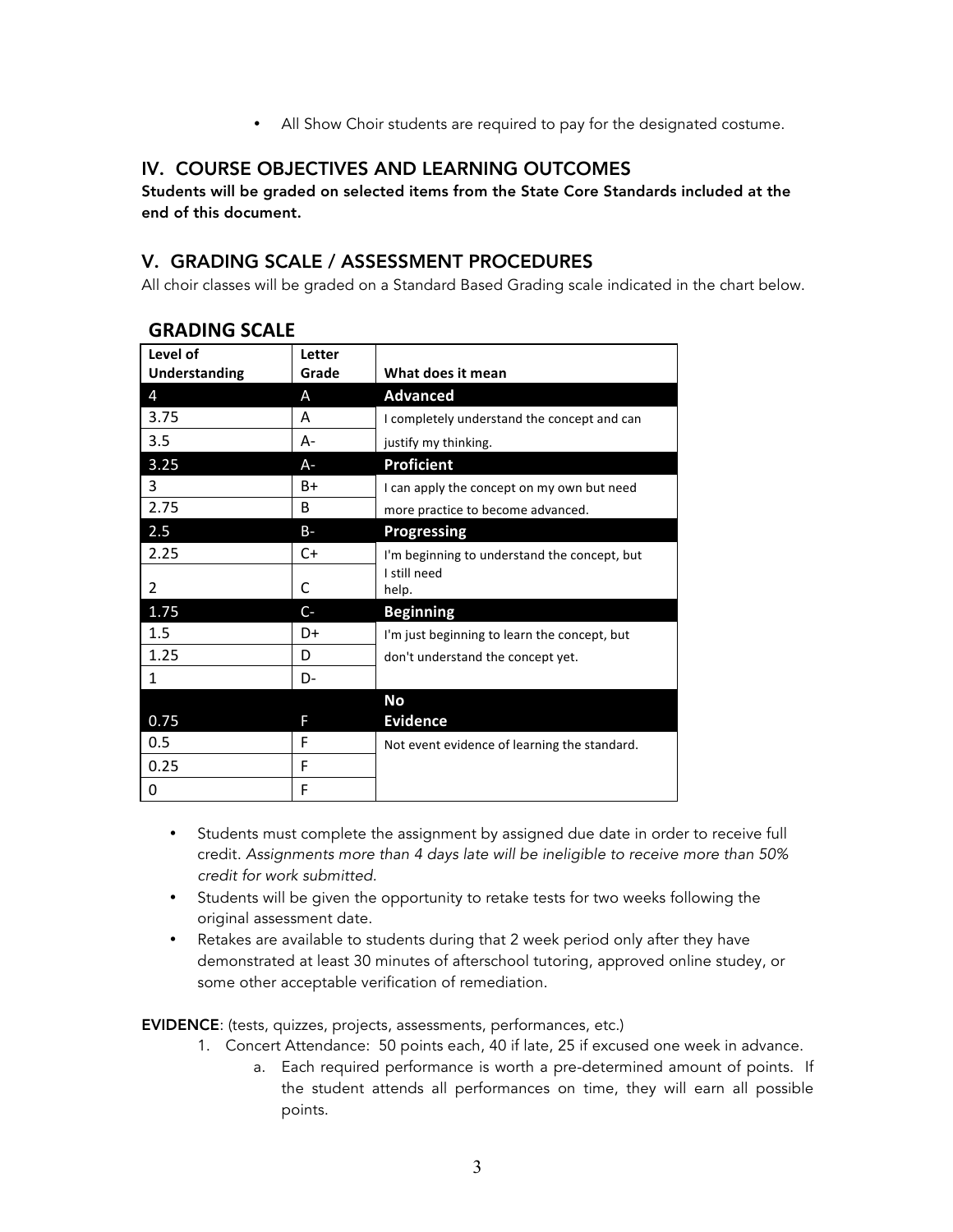- b. All choir members must sign in at each function to receive points. If you are caught signing someone else in, whom is not attending, you will lose all points possible for that event.
- c. *Criteria and Points Eared for Concerts, Performances, and Extra Rehearsals*
	- On Time for Call Time = .5 points
	- Correct Concert Attire = .5 points
	- Concert Etiquette = 1 points
	- Compelling Performance = 2 points TOTAL POINTS = 4
- *d. Excused Performance Absense*

In the rare circumstance that a student needs to miss a performance, the instructor must receive e-mail notification from a parent/gaurdian at least one week prior to the performance. If the instructor receives adequate notification and the instructor deems the circumstances justifed, the student will be eligible to make-up a portion or all of that performance's points by copleted the performance make-up assignment.

e. *Unexcused Performance Absences*

If a student misses a performance without prior notificaiton, the student may not be able to make-up that performance's points and it may result in the student being dismissed from the choir. Of course, the instructor reserves the right to discern when circumstances are emergency situations out of the hands of the student. Nevertheless, the eligibility of the student to make-up points will be determined on a case-by-case basis.

- 2. Formal Assesements
	- a. Quizzes may cover classroom procedures, sight-reading, sectionals, music marking, dance checks, singing checks, or choreography. Quizzes must be made up within two weeks of the absence or they will not be able to be made up.
	- b. Students will be asked to memorize, perform, and show musical skills of selected repertoire.
	- c. Students will receive several quizzes during each term based on music knowledge, music memory, preparation, etc.
- 3. Donation Letter Participation
	- a. Students are required to participate in the Show Choir Donation Letter Fundraiser by providing addresses to send the letters to.
- 4. Flier and Poster Distribution
	- a. Before each major concert, all choir students will be asked to hang fliers around their neighborhood. They simply need to tape them on your neighbors doors. The guardian and student will then sign and return the form and place it in the assigned choir box.
	- *b. No points will be given once the concert has passed.*
- 5. Choral Enrichment Exercise
	- a. You must complete one Enrichment Exercise per semester. If you are enrolled in more than one choir, only prepare **one** Enrichment Assignment. All submissions are to be typed and double-spaced and are due one week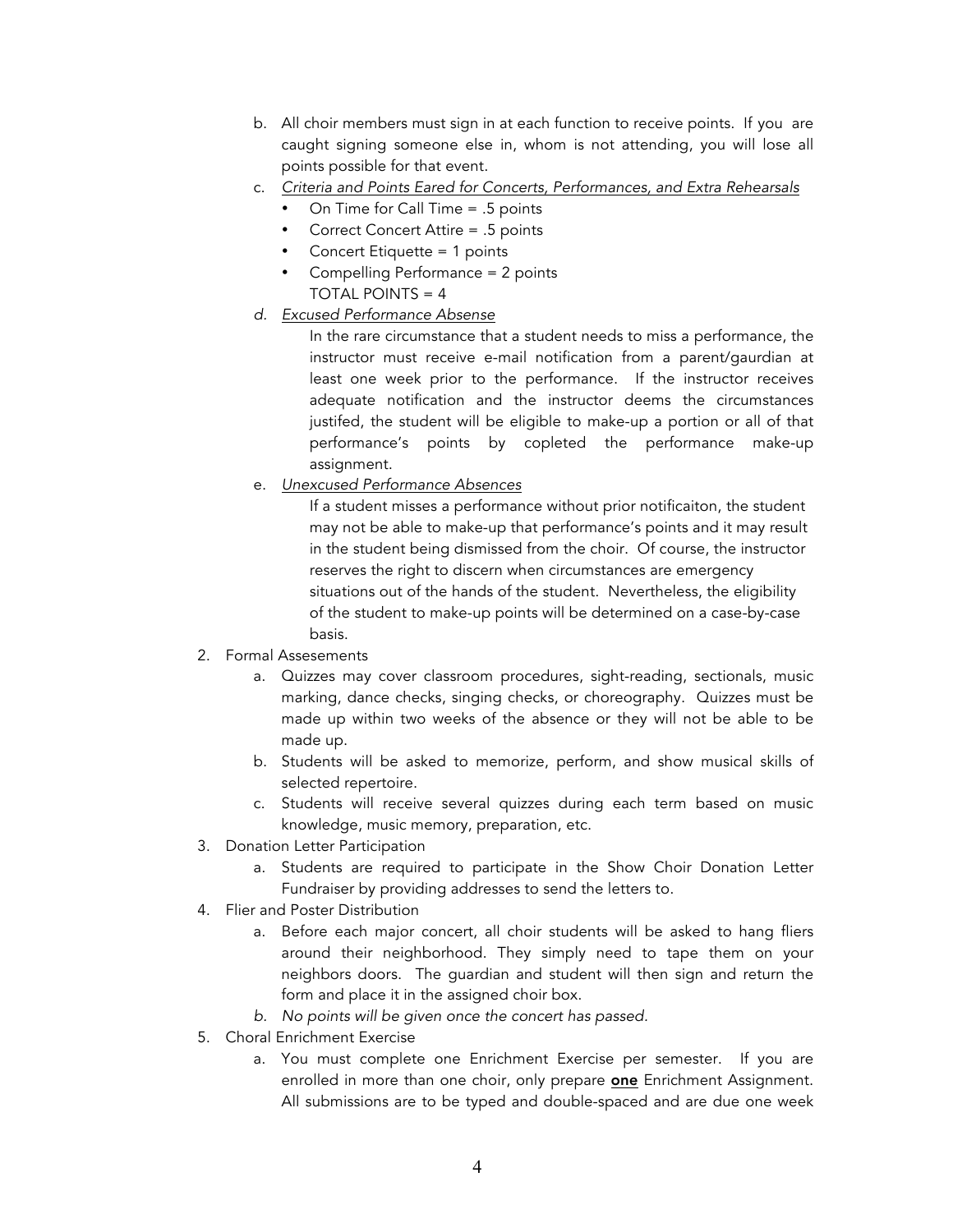before the last day of the quarter. Late Enrichment Exercises will onlybe accepted until the end of that quarter and points will be deducted.

- b. Deadline reminders will be discussed in class, as well as on the board. It is the students responsibility to turn these in in a timely manner.
- B. PRACTICE: (rehearsal, homework assignments, reading, etc.)
	- 1. Rehearsal Participation
		- a. There are two elements of the rehearsal participation score: attendance and rehearsal participation. Students are given 5 points each rehearsal for attendance. The students' rehearsal participation score will be determined by level or participation, their attitude, and their behavior during rehearsals.
		- b. *Daily Choral Self-Participation Evaluation*

Point System (Maximum points per day = 16)

The following are additional causes for losing points:

- talking during a rehearsal, putting on makeup, wearing a hat, folder not put away, doing other homework in class, using improper language, costumes left behind, not having a pencil, using a cell phone, or leaning in chair.
- c. *Making up Rehearsal Participation Points*

To make-up excused absences, students must use an Absence Make-up Form availible in the Choir Room. The students must complete 30 minutes of private rehearsal with our current repertoire to make-up the absence. In most cases, the student will be able to make-up all the points they missed by being absent, but the instructor reserves the right to reward or to remove points as necessary. Students will have 2-weeks from the day of the absence to make up the points.

d. *Sit-Out Day*

Students will be allowed one sit-out day per term. He or she will be expected to document the procedures of the class that day and new knowledge that was obtained. Personal meaning and discoveries must be documented. This information should be written in an essay format and will be turned into the teacher at the end of the period. If this information is not turned in, the student will be treated as if he or she were absent. The  $2^{nd}$  time that the student sits out, 5 points will be given for participation that day,  $3^{rd}$  time is 4 points,  $4^{th}$  time is 3 points and so on.

#### A. GRADING | ASSESSMENT PROCEDURES

- a. Competency = 90%
- b. Practice = 10%

#### VII. CLASS POLICIES AND DRESS/COSTUME CODE

Class Policies:

• Selected tech members are considered members of the Show Choir team. They will be expected to adhere and commit to the Show Choir Contract (A copy may be obtained online under "Forms.").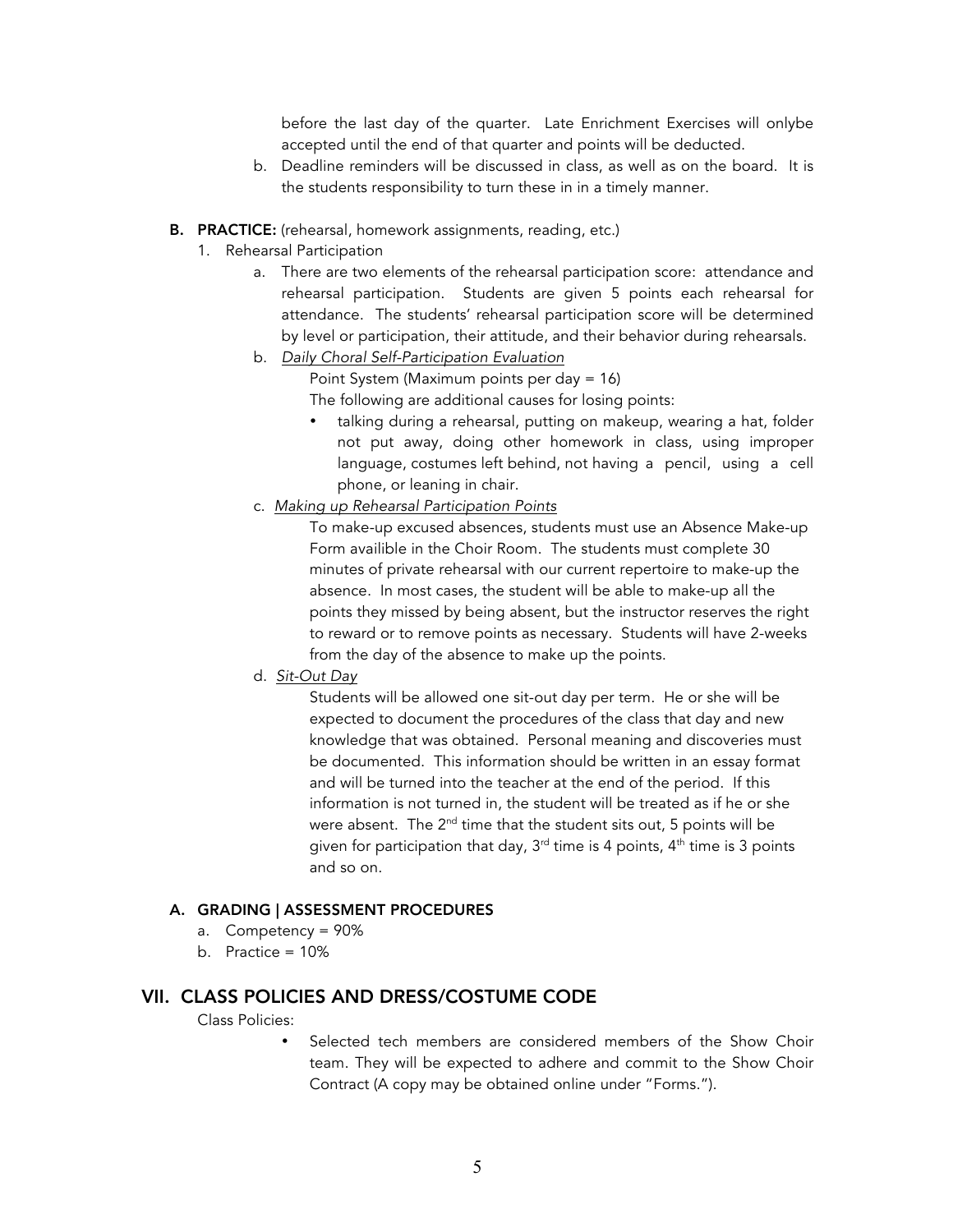• Choir tech students are to adhere and commit to the ALA honor and dress code and policies.

#### Costume Expectations:

Choir tech students are required to wear black pants, black long socks, black shoes, and a long-sleeve black shirt without any decals. These must be purchased by the student.

#### VIII. ELIGIBILITY

Choir Tech students are expected to follow all ALA policies.

Choir Tech students must be eligible to participate in all performances.

- Students must have an accumulative GPA of 2.5 from the previous quarter and must adhere to the ALA Eligibility Guidlines. Also, in order to maintain eligibility status, the current grades must be passing.
- For tours, local performances during school time, and region or state events each student must be eligible by the Friday previous to the trip, performance, or state UHSAA event.
- There will be NO MAKE UP for ineligibility the week of the event.
- Should a student not be eligible to participate on tour, the fees are nonrefundable.
- Co-curricular activities and concert attendance: Eligibility is a requirement for students attending home concerts at ALA.
- School Policies may be found in the ALA policy manual found on-line.
- Tech students are expected to adhere to all of the rules, guildines, and policies as the singers are.